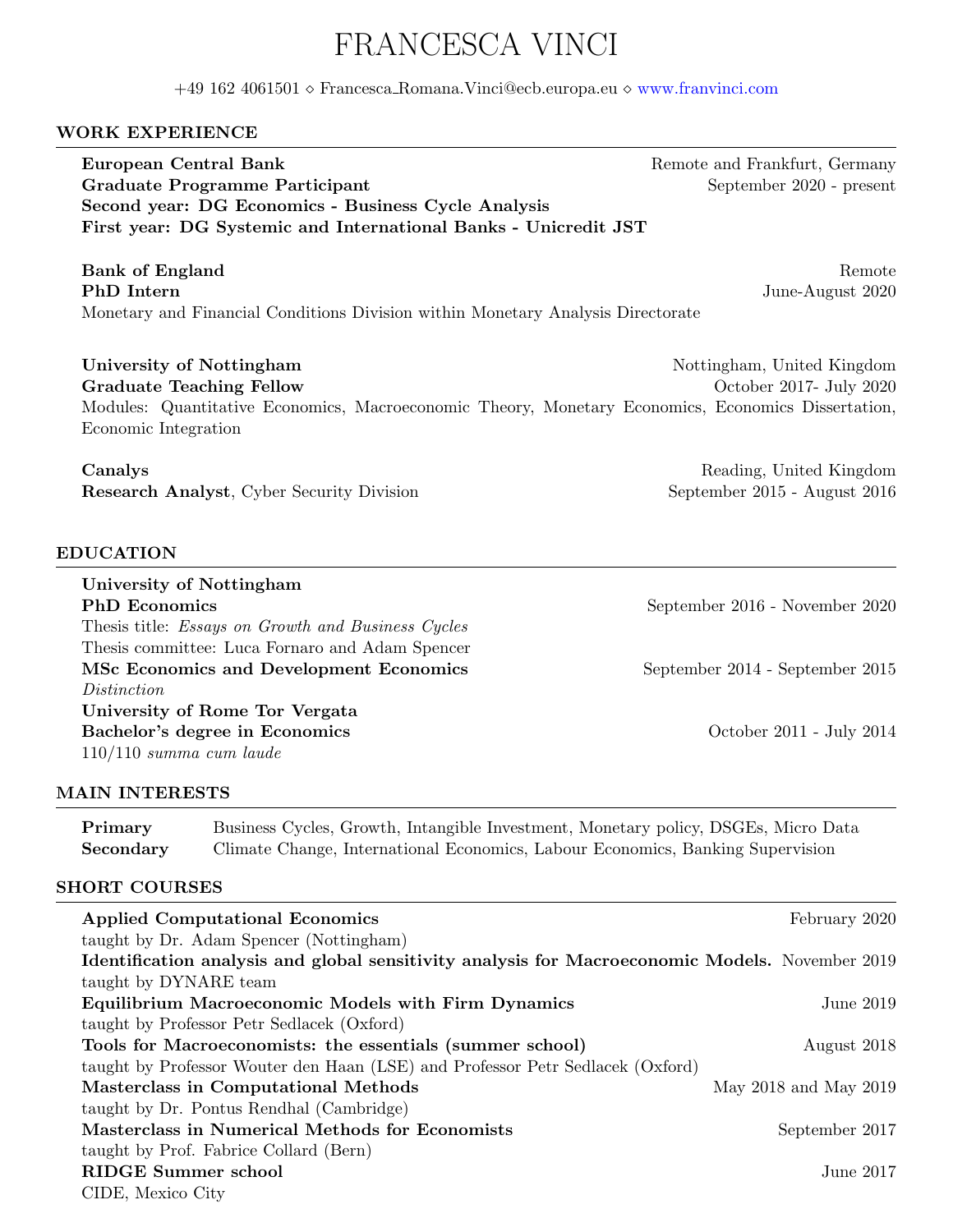# OTHER SKILLS

| IT Skills | MATLAB, STATA, Microsoft Office, LATFX                          |
|-----------|-----------------------------------------------------------------|
| Languages | English: Fluent, Italian: Native, French: Basic, Spanish: Basic |

## **CONFERENCES**

| Theories and Methods in Macroeconomics 2022                                                    |                  |  |
|------------------------------------------------------------------------------------------------|------------------|--|
| Held online, organised by the T2M network                                                      | April 2022       |  |
| ASSA 2022 Virtual Annual Meeting 2022                                                          |                  |  |
| Held online, organised by the AEA                                                              | January 2022     |  |
| LACEA LAMES annual meeting 2021, RIDGE invited session on                                      |                  |  |
| "Monetary Policy and Productive Capacity: Defying Conventional Wisdom"                         |                  |  |
| Held online, organised by the Latin American and Caribbean Economic Association                | October 2021     |  |
| International Economic Association World Congress 2021                                         |                  |  |
| Held online, organised by the IEA                                                              | <b>July 2021</b> |  |
| Monetary Policy Research Workshop                                                              |                  |  |
| Held online, organised by the Bank of Canada                                                   | June 2021        |  |
| $37th$ GdRE International Symposium on Money, Banking and Finance                              |                  |  |
| Held online, organised by the Bank of France                                                   | June 2021        |  |
| $19^{th}$ Workshop on Macroeconomic Dynamic                                                    |                  |  |
| Held online, organised by the Bank of Italy<br>December 2020                                   |                  |  |
| Conference on "Secular Stagnation, Low Interest Rates and Low Inflation: Causes and Implica-   |                  |  |
| tions for Policy                                                                               |                  |  |
| Held online, organised by European Commission (DG-ECFIN), CEPR and JEDC<br>November 2020       |                  |  |
| Bank of England Virtual Summer Interns Workshop<br>September 2020                              |                  |  |
| European Economic Association Virtual Conference                                               | August 2020      |  |
| Money Macro and Finance Society Virtual PhD Conference                                         | August 2020      |  |
| $1^{st}$ NuCamp PhD workshop                                                                   |                  |  |
| Held online, organised by Nuffield College Centre for Applied Macro Policy (Oxford)            | April 2020       |  |
| <b>Virtual Macro Working Group</b>                                                             | March 2020       |  |
| Held online, organised by the University of Nottingham                                         |                  |  |
| December 2019<br>RIDGE workshop: Growth and Development in Macroeconomics                      |                  |  |
| Montevideo, Uruguay                                                                            |                  |  |
| Identification analysis and global sensitivity analysis for Macroeconomic Models November 2019 |                  |  |
| European Commission Joint Research Center, Ispra                                               |                  |  |
| $7^{th}$ Workshop in Macro Banking and Finance                                                 | October 2019     |  |
| Collegio Carlo Alberto                                                                         |                  |  |
| <b>European Economics and Finance Annual Conference</b>                                        | June 2019        |  |
| University of Genoa                                                                            |                  |  |
| <b>Macro Working Group</b>                                                                     | March 2019       |  |
| University of Nottingham                                                                       |                  |  |

## AWARDS AND SCHOLARSHIPS

University of Nottingham

| • Teaching Excellence Award                               | $2017/2018$ and $2018/2019$ |
|-----------------------------------------------------------|-----------------------------|
| $\bullet$ ESRC-DTC PhD funding - Fees                     | September 2016-2019         |
| • School of Economics PhD scholarship - Maintenance grant | September 2016-2019         |
| $\bullet$ CREDIT Scholarship                              | September 2014              |
| Univeristy of Rome Tor Vergata                            |                             |
| $\bullet$ Erasmus Programme Scholarship                   | September 2013              |
| • Top Student Award                                       | <b>July 2013</b>            |
|                                                           |                             |